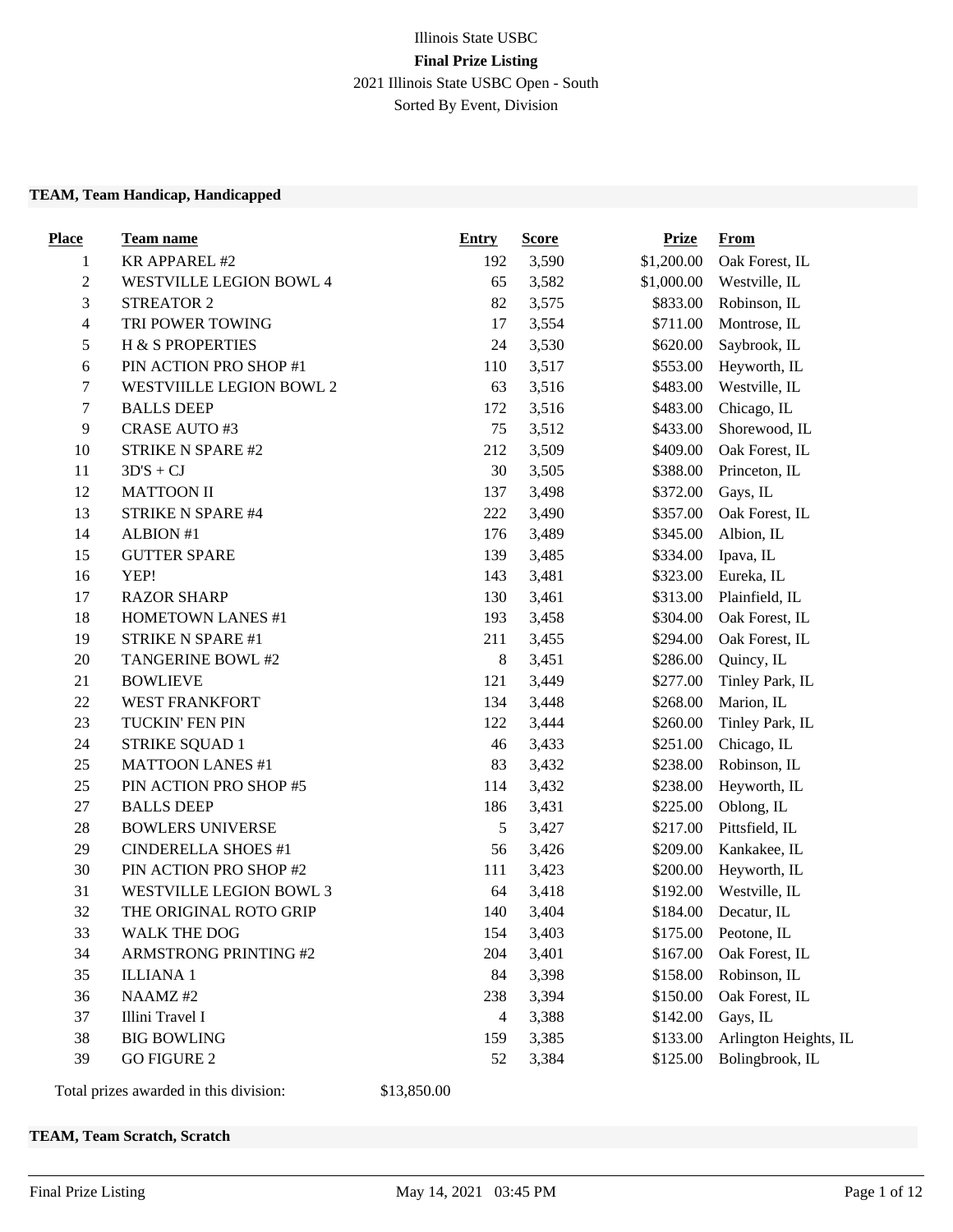2021 Illinois State USBC Open - South

Sorted By Event, Division

| <b>Place</b> | <b>Team name</b>                       | <b>Entry</b> | <b>Score</b> | <b>Prize</b> | <b>From</b>           |
|--------------|----------------------------------------|--------------|--------------|--------------|-----------------------|
| 1            | PIN ACTION PRO SHOP #1                 | 110          | 3,471        | \$500.00     | Heyworth, IL          |
| 2            | <b>STRIKE N SPARE #2</b>               | 212          | 3,416        | \$350.00     | Oak Forest, IL        |
| 3            | <b>KR APPAREL #2</b>                   | 192          | 3,390        | \$261.00     | Oak Forest, IL        |
| 4            | PIN ACTION PRO SHOP #5                 | 114          | 3,385        | \$202.00     | Heyworth, IL          |
| 5            | THE ORIGINAL ROTO GRIP                 | 140          | 3,367        | \$160.00     | Decatur, IL           |
| 6            | <b>STRIKE N SPARE #4</b>               | 222          | 3,360        | \$133.00     | Oak Forest, IL        |
| 7            | <b>KR APPAREL #3</b>                   | 229          | 3,334        | \$114.00     | Oak Forest, IL        |
| 8            | <b>BIG BOWLING</b>                     | 159          | 3,332        | \$102.00     | Arlington Heights, IL |
| 9            | <b>CINDERELLA SHOES #1</b>             | 56           | 3,306        | \$93.00      | Kankakee, IL          |
| 10           | PIN ACTION PRO SHOP #7                 | 116          | 3,291        | \$88.00      | Heyworth, IL          |
| 11           | <b>ARMSTRONG PRINTING #1</b>           | 203          | 3,257        | \$83.00      | Oak Forest, IL        |
| 12           | <b>HOMETOWN LANES #1</b>               | 193          | 3,236        | \$80.00      | Oak Forest, IL        |
| 13           | <b>STRIKE SQUAD 1</b>                  | 46           | 3,220        | \$79.00      | Chicago, IL           |
| 14           | <b>ARMSTRONG PRINTING#3</b>            | 239          | 3,215        | \$77.00      | Oak Forest, IL        |
| 15           | <b>ARMSTRONG PRINTING #2</b>           | 204          | 3,213        | \$77.00      | Oak Forest, IL        |
| 16           | <b>SOLID 9 PRO SHOP</b>                | 131          | 3,211        | \$76.00      | Springfield, IL       |
|              | Total prizes awarded in this division: | \$2,475.00   |              |              |                       |
|              | Total prizes awarded in this event:    | \$16,325.00  |              |              |                       |

#### **DOUBLES, Doubles Handicap, Handicapped**

| <b>Place</b>   | Team name                                 | Entry | <b>Score</b> | <b>Prize</b> | From            |
|----------------|-------------------------------------------|-------|--------------|--------------|-----------------|
| 1              | Hardesty, Al M / Klenck, Keith K          | 204   | 1,558        | \$600.00     | Oak Forest, IL  |
| $\mathbf{2}$   | Kingman, Josh E / Jackson, James W        | 82    | 1,546        | \$450.00     | Robinson, IL    |
| 3              | Gayhart, Wade A / Redmon, Jeremy J        | 212   | 1,538        | \$361.00     | Oak Forest, IL  |
| $\overline{4}$ | Deal, Hunter W / Bruce, Caleb S           | 84    | 1,520        | \$296.00     | Robinson, IL    |
| 5              | Voss, Rodney R / Meinert, Joshua L        | 37    | 1,505        | \$250.00     | Freeport, IL    |
| 6              | Labotte, Joseph A / Young, Tyler M        | 183   | 1,503        | \$218.00     | HERRIN, IL      |
| 7              | Devall, Duane A / Miller, Dave W          | 83    | 1,493        | \$195.00     | Robinson, IL    |
| $\,8\,$        | Ray, Les / Carey, Austin                  | 135   | 1,492        | \$178.00     | Marion, IL      |
| 9              | Carlson, Bud / Kirby, Jason L             | 211   | 1,490        | \$164.00     | Oak Forest, IL  |
| 10             | Wetzel, Jordan L / Ulrich, Gerald L       | 10    | 1,489        | \$155.00     | Quincy, IL      |
| 11             | Baal, Justin T / Roeske, Dale R           | 71    | 1,480        | \$149.00     | Bloomington, IL |
| 12             | Richter, Ken J / Richter, Tammy A         | 211   | 1,476        | \$144.00     | Oak Forest, IL  |
| 13             | Osborne, Tyler C / Steffen, Royce L       | 13    | 1,472        | \$140.00     | Quincy, IL      |
| 14             | Hahn, Todd D / Rivard, James F            | 145   | 1,471        | \$136.00     | Decatur, IL     |
| 15             | Obert, Jason E / McCabe, Kurt E           | 8     | 1,470        | \$133.00     | Quincy, IL      |
| 16             | Winner, Mark D / Johnson, Leslie G        | 5     | 1,466        | \$132.00     | Pittsfield, IL  |
| 17             | Kost, Brian N / Mercer, Adam M            | 138   | 1,465        | \$130.00     | Vermont, IL     |
| 18             | VanWinkle, Angela K / Badger, Mark        | 75    | 1,464        | \$127.00     | Shorewood, IL   |
| 18             | Ratcliffe, William D / Beauchamp, Bryan E | 177   | 1,464        | \$127.00     | Albion, IL      |
| 20             | Yowell, Jeff L / Freiling, Dalton T       | 11    | 1,463        | \$124.50     | Quincy, IL      |
| 20             | Craddock, Charlie R / Dreyer, James L, Jr | 80    | 1,463        | \$124.50     | Streamwood, IL  |
| 22             | Albea, Clifford E / Vice, Curtis L        | 62    | 1,460        | \$121.00     | Westville, IL   |
| 22             | Winland, Alec D / Milholland, Austin S    | 65    | 1,460        | \$121.00     | Westville, IL   |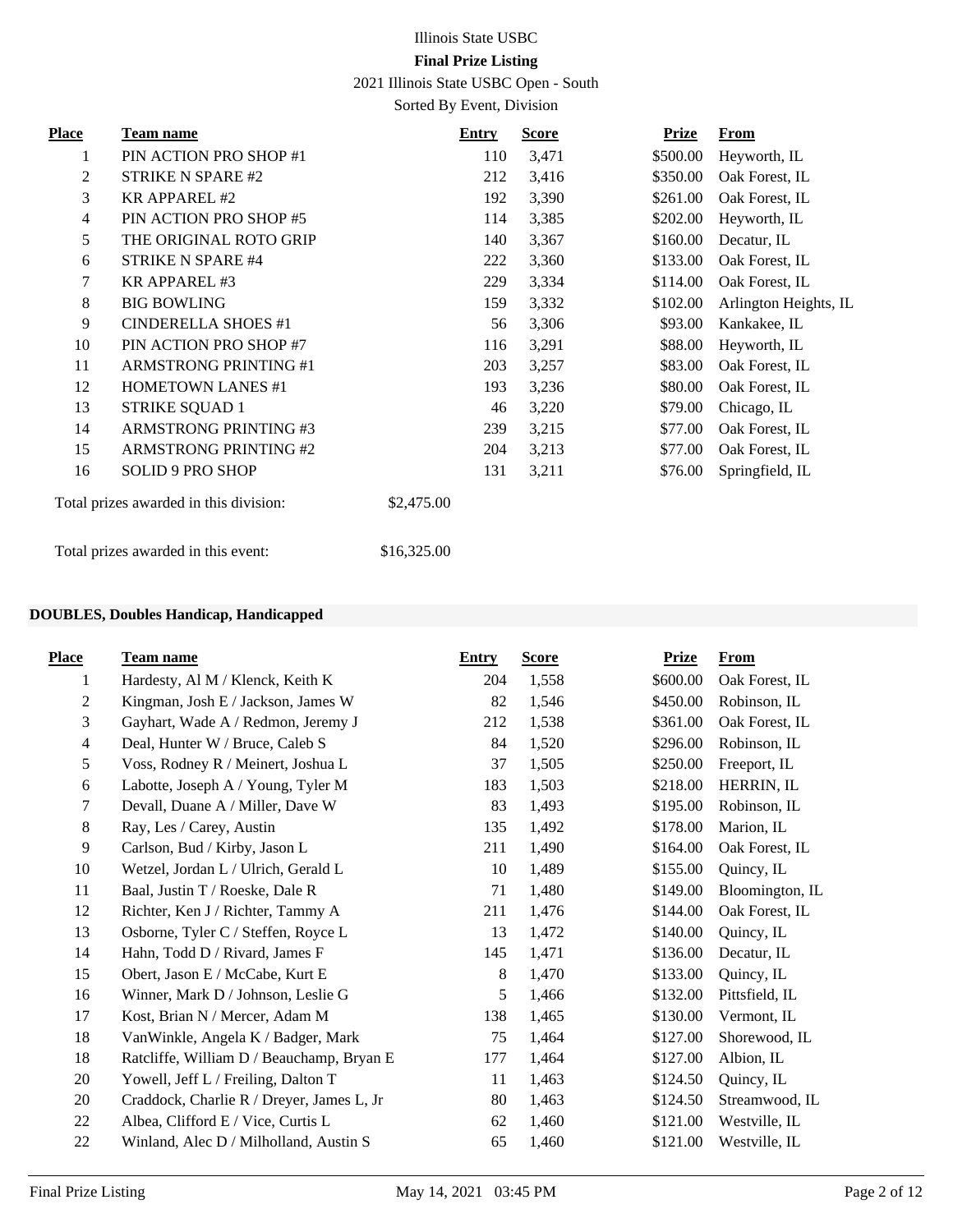# Illinois State USBC

## **Final Prize Listing**

2021 Illinois State USBC Open - South

| 24 | Pope, Richard L, Jr / Hughes, Steven E         | 105          | 1,458 | \$118.50 | Joliet, IL          |
|----|------------------------------------------------|--------------|-------|----------|---------------------|
| 24 | Krause, Dean A / Kubisak, Aaron R              | 193          | 1,458 | \$118.50 | Oak Forest, IL      |
| 26 | Gaspar, Kenneth M / Micheletti, Jim J          | 179          | 1,455 | \$117.00 | Carlock, IL         |
| 27 | Miller, Eric L / Baker, Paul D                 | 18           | 1,452 | \$116.00 | Pittsfield, IL      |
| 28 | Westbrooks, Lonnell / Horozinski, Steve M, Jr  | 127          | 1,449 | \$114.00 | Plainfield, IL      |
| 29 | Brookfield, Elmer A / Webb, Austin J           | 14           | 1,447 | \$113.00 | Montrose, IL        |
| 30 | Coleman, Kathryn A / Coleman, Jeffrey A        | 72           | 1,445 | \$111.50 | Champaign, IL       |
| 30 | Spencer, Sterling / Spencer, John S            | 178          | 1,445 | \$111.50 | Carlock, IL         |
| 32 | Gaddis, Jim L / Gaddis, Stephen M              | 26           | 1,444 | \$110.00 | Oswego, IL          |
| 33 | Lewis, Richard / Cloyd, Terrence               | 103          | 1,441 | \$107.50 | Champaign, IL       |
| 33 | Gonzalez, Michael R / Chiappetta, Michael      | 218          | 1,441 | \$107.50 | Oak Forest, IL      |
| 35 | Burrell, Kenneth L / Jackson, Romulus          | 53           | 1,438 | \$106.00 | Bolingbrook, IL     |
| 36 | Jones, Charles H / Jones, Philip T             | 75           | 1,436 | \$105.00 | Shorewood, IL       |
| 37 | Rodriguez, Carlos / Nelson, Sam                | 72           | 1,435 | \$102.50 | Champaign, IL       |
| 37 | Bolt, David W / Covington, Richard L           | 145          | 1,435 | \$102.50 | Decatur, IL         |
| 39 | Nanos, Matthew S / Bisaillon, Steve M          | 56           | 1,434 | \$101.00 | Kankakee, IL        |
| 40 | Wolff, Jenna K / Schach, Jordan                | 134          | 1,431 | \$100.00 | Marion, IL          |
| 41 | Houser, Jason P / Bisping, Adam L              | 154          | 1,430 | \$99.00  | Peotone, IL         |
| 42 | Nelson, David E / Zelinko, Timothy E           | 91           | 1,428 | \$96.50  | Robinson, IL        |
| 42 | Keith, Adam A / Anthenat, Matt E               | 205          | 1,428 | \$96.50  | Oak Forest, IL      |
| 44 | Smith, Brian S / Ball, Kenneth A               | 172          | 1,421 | \$95.00  | Chicago, IL         |
| 45 | Frey, Timothy R / Medrano, Ambrosio, Jr        | 145          | 1,419 | \$94.00  | Decatur, IL         |
| 46 | Davis, Brian K, Jr / Fryer, Rodney D           | 6            | 1,418 | \$92.00  | PEORIA, IL          |
| 46 | Webb, Ron L / Eskew, David L                   | 14           | 1,418 | \$92.00  | Montrose, IL        |
| 48 | Hopper, Wendell E / Garbin, Rick L, Jr         | 78           | 1,416 | \$89.50  | Benld, IL           |
| 48 | Nottingham, Joel / Nottingham, Charles E       | 81           | 1,416 | \$89.50  | Streamwood, IL      |
| 50 | Charest, Robert E, Jr / Strassle, Steven C     | 213          | 1,415 | \$88.00  | Oak Forest, IL      |
| 51 | Roth, Tyler D / Nagle, Lucas J                 | 99           | 1,414 | \$87.00  | Taylorville, IL     |
| 52 | Leroy, Rodney / Farris, Randall L              | 82           | 1,413 | \$84.50  | Robinson, IL        |
| 52 | Giannecchini, Anthony A / Czlapinski, Edward R | 189          | 1,413 | \$84.50  | Carpentersville, IL |
| 54 | Kamradt, Justin W / Christman, Darin L         | $70\,$       | 1,412 | \$82.50  | Bloomington, IL     |
| 54 | Babczak, Robert F / Hallam, James A, Sr        | 89           | 1,412 | \$82.50  | Robinson, IL        |
| 56 | Johnson, DJ / Gaines, Walter E                 | 93           | 1,411 | \$79.50  | Dyer, IN            |
| 56 | Stone, Laura K / Underhill, Jessica L          | 111          | 1,411 | \$79.50  | Heyworth, IL        |
| 58 | Pecka, Allan J / Miller, James M               | 81           | 1,410 | \$78.00  | Streamwood, IL      |
| 59 | Larsen, Larry E, Jr / Adcock, Tom              | 96           | 1,409 | \$77.00  | Decatur, IL         |
| 60 | Tripamer, Larry E, III / VanDyke, Sammy        | $\mathbf{1}$ | 1,406 | \$74.34  | Rockford, IL        |
| 60 | Wolf, Karl A / Bores, Mike                     | 2            | 1,406 | \$74.33  | Rockford, IL        |
| 60 | Aemisegger, Curtis M / Bober, Paul R           | 45           | 1,406 | \$74.33  | Chicago, IL         |
| 63 | Stookey, Randy W / Fleshner, Mathew W          | 15           | 1,405 | \$72.00  | Montrose, IL        |
| 64 | Herald, Kurt R / Sutton, Kyle D                | 24           | 1,403 | \$70.50  | Saybrook, IL        |
| 64 | Pope III, Richard L / Ceci, Damien J           | 107          | 1,403 | \$70.50  | Joliet, IL          |
| 66 | Craig, Olivia / Johnson, Donna S               | 50           | 1,401 | \$67.50  | Steger, IL          |
| 66 | Sukalo, Wayne G / Sukalo, Anthony L            | 201          | 1,401 | \$67.50  | Oak Forest, IL      |
| 68 | Miller, Debra K / Micheletti, Joyce M          | 179          | 1,400 | \$66.00  | Carlock, IL         |
| 69 | Ferguson, Cydrial / Sorg, Michael E            | 128          | 1,399 | \$65.00  | Plainfield, IL      |
| 70 | Holley, Charles E / Frazier, Franklin J        | 177          | 1,397 | \$63.00  | Albion, IL          |
| 71 | Tapley, Scott R / Hankins, Chad W              | 147          | 1,396 | \$62.00  | Savoy, IL           |
| 72 | Endress, Brandon J / Plowman, Marc C           | 40           | 1,395 | \$60.50  | Freeport, IL        |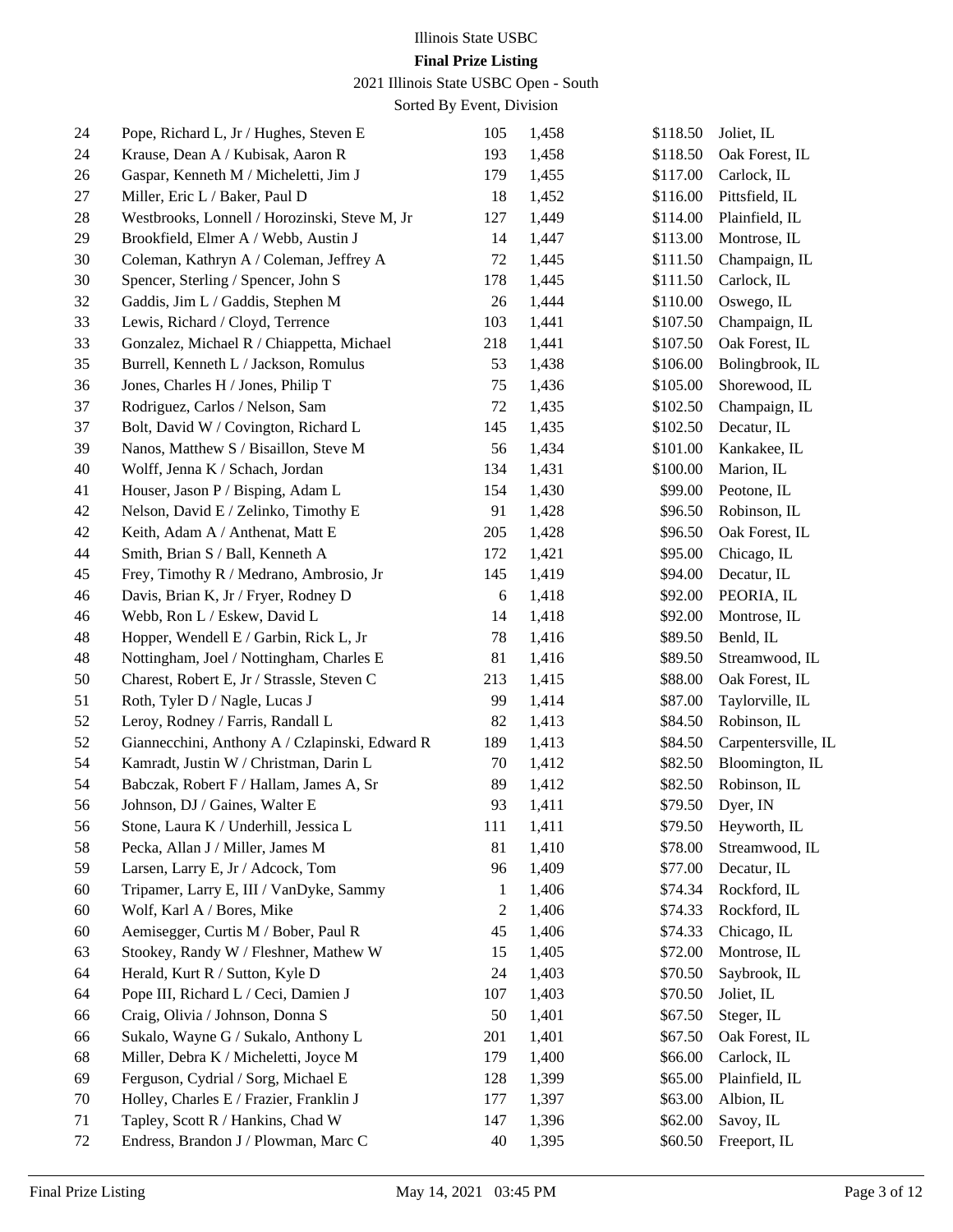2021 Illinois State USBC Open - South

Sorted By Event, Division

| 72 | Hopkins, Melissa L / Gargano, Ashley N |     | 111 1.395 | \$60.50 Heyworth, IL    |
|----|----------------------------------------|-----|-----------|-------------------------|
| 74 | Hill, Thomas E, Jr / Hodges, Jalen J   |     | 162 1,394 | $$59.00$ Chicago, IL    |
| 75 | McElroy, Noel R / Jacobs, Michael R    |     | 45 1,392  | $$56.00$ Chicago, IL    |
| 75 | Hayduck, Matt R / Coufal, David B      |     | 51 1.392  | \$56.00 Bolingbrook, IL |
| 75 | Joyce, David T / Reed, La'mar A        | 76. | 1.392     | \$56.00 Shorewood, IL   |
|    |                                        |     |           |                         |

Total prizes awarded in this division: \$9,280.00

#### **DOUBLES, Doubles Scratch, Scratch**

| <b>Place</b>   | Team name                                            | <b>Entry</b> | <b>Score</b> | <b>Prize</b> | From                  |
|----------------|------------------------------------------------------|--------------|--------------|--------------|-----------------------|
| 1              | Gayhart, Wade A / Redmon, Jeremy J                   | 212          | 1,525        | \$200.00     | Oak Forest, IL        |
| $\sqrt{2}$     | Hardesty, Al M / Klenck, Keith K                     | 204          | 1,438        | \$164.00     | Oak Forest, IL        |
| $\mathfrak{Z}$ | Bolt, David W / Covington, Richard L                 | 145          | 1,425        | \$140.00     | Decatur, IL           |
| $\overline{4}$ | Krause, Dean A / Kubisak, Aaron R                    | 193          | 1,416        | \$121.00     | Oak Forest, IL        |
| $\sqrt{5}$     | Larsen, Larry E, Jr / Adcock, Tom                    | 96           | 1,399        | \$106.00     | Decatur, IL           |
| $\sqrt{6}$     | Tapley, Scott R / Hankins, Chad W                    | 147          | 1,396        | \$94.00      | Savoy, IL             |
| $\tau$         | Labotte, Joseph A / Young, Tyler M                   | 183          | 1,390        | \$83.00      | HERRIN, IL            |
| $\,8\,$        | Giannecchini, Anthony A / Czlapinski, Edward R       | 189          | 1,376        | \$74.00      | Carpentersville, IL   |
| $\overline{9}$ | Pecka, Allan J / Miller, James M                     | 81           | 1,370        | \$67.00      | Streamwood, IL        |
| 10             | Sapp, Derek S / Wojnar, Jason R                      | 159          | 1,369        | \$61.00      | Arlington Heights, IL |
| 11             | McElroy, Noel R / Jacobs, Michael R                  | 45           | 1,366        | \$56.00      | Chicago, IL           |
| 12             | Frey, Timothy R / Medrano, Ambrosio, Jr              | 145          | 1,363        | \$52.00      | Decatur, IL           |
| 13             | Nanos, Matthew S / Bisaillon, Steve M                | 56           | 1,362        | \$48.00      | Kankakee, IL          |
| 14             | Aemisegger, Curtis M / Bober, Paul R                 | 45           | 1,353        | \$45.00      | Chicago, IL           |
| 15             | Steffens, Justen R / Bartlett, David D               | 96           | 1,347        | \$42.00      | Decatur, IL           |
| 16             | Jamieson, Michael W, Jr / Tousignant, Ryan T         | 55           | 1,345        | \$41.00      | Kankakee, IL          |
| 17             | Houser, Jason P / Bisping, Adam L                    | 154          | 1,344        | \$39.00      | Peotone, IL           |
| 18             | Lindsey, Brett A / Bailey, Austin P                  | 131          | 1,338        | \$37.00      | Springfield, IL       |
| 19             | Anderson, Kyle J / Dole, Mike A                      | 203          | 1,332        | \$35.00      | Oak Forest, IL        |
| 20             | Huffstedtler, Jeremy D / Hillen, Keith H             | 97           | 1,331        | \$34.00      | Taylorville, IL       |
| 21             | Hopkins, Dustin E / Johnson, Adam                    | 110          | 1,327        | \$32.00      | Heyworth, IL          |
| 22             | Hayduck, Matt R / Coufal, David B                    | 51           | 1,325        | \$31.00      | Bolingbrook, IL       |
| 23             | Czerniak, Joey B / Czerniak, Theresa L               | 111          | 1,320        | \$29.00      | Heyworth, IL          |
| 24             | Powell, Earl M, Jr / Damon, Kyle                     | 191          | 1,319        | \$28.00      | Oak Forest, IL        |
| 25             | Nottingham, Joel / Nottingham, Charles E             | 81           | 1,317        | \$27.00      | Streamwood, IL        |
| 26             | Hamilton, Brandon / Miller, Byron E                  | 65           | 1,315        | \$27.00      | Westville, IL         |
| 27             | Ray, Christopher D / Kindig, Derck J                 | 98           | 1,311        | \$26.00      | Taylorville, IL       |
| 28             | Nelson, David E / Zelinko, Timothy E                 | 91           | 1,310        | \$25.00      | Robinson, IL          |
| 29             | Vainauskas, Jeffrey G / Hardesty, Scot A             | 204          | 1,309        | \$24.00      | Oak Forest, IL        |
| 30             | Brookfield, Elmer A / Webb, Austin J                 | 14           | 1,308        | \$11.00      | Montrose, IL          |
| 30             | Howard, Mike / Matiasek, William L, Jr               | 212          | 1,308        | \$11.00      | Oak Forest, IL        |
|                | Total prizes awarded in this division:<br>\$1,810.00 |              |              |              |                       |

Total prizes awarded in this event: \$11,090.00

#### **SINGLES, Singles Handicap, Handicapped**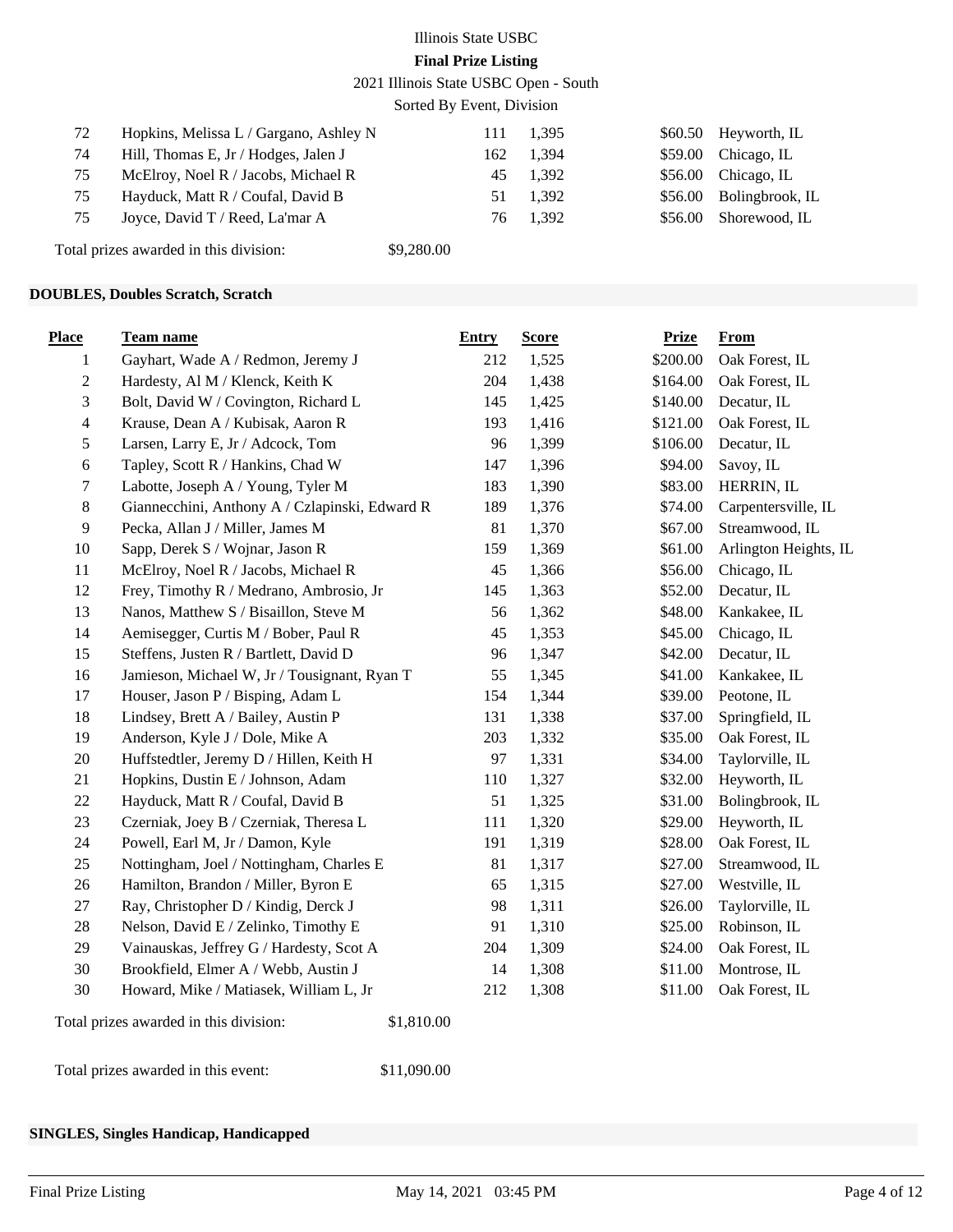2021 Illinois State USBC Open - South

| <b>Place</b>   | Team name                | <b>Entry</b> | <b>Score</b> | <b>Prize</b> | From            |
|----------------|--------------------------|--------------|--------------|--------------|-----------------|
| 1              | Spencer, Sterling        | 178          | 841          | \$350.00     | Carlock, IL     |
| $\sqrt{2}$     | Miller, Dave W           | 83           | 834          | \$300.00     | Robinson, IL    |
| 3              | Bina, Rick               | 23           | 826          | \$256.00     | Saybrook, IL    |
| $\overline{4}$ | Mattoon, Tony            | 176          | 818          | \$219.00     | Albion, IL      |
| 5              | Plowman, Marc C          | 40           | 814          | \$191.00     | Freeport, IL    |
| $\sqrt{6}$     | Matiasek, William L      | 212          | 812          | \$168.00     | Oak Forest, IL  |
| $\tau$         | Nelson, Sam              | 72           | 810          | \$149.00     | Champaign, IL   |
| $\,8\,$        | Schach, Jordan           | 134          | 809          | \$134.00     | Marion, IL      |
| 9              | Klenck, Keith K          | 204          | 800          | \$122.00     | Oak Forest, IL  |
| 10             | Kingman, Josh E          | 82           | 791          | \$112.00     | Robinson, IL    |
| 11             | Hunter, Roderick N       | 164          | 788          | \$104.00     | Chicago, IL     |
| 12             | Fritcher, Matt D         | 17           | 781          | \$98.00      | Montrose, IL    |
| 13             | Jacobs, Michael R        | 45           | 780          | \$93.00      | Chicago, IL     |
| 14             | Carey, Austin            | 135          | 778          | \$87.50      | Marion, IL      |
| 14             | Abernathy, Matthew J     | 139          | 778          | \$87.50      | Ipava, IL       |
| 16             | Bickers, Steve R         | 16           | 773          | \$81.00      | Montrose, IL    |
| 16             | Marvin, Jacqueline M     | 67           | 773          | \$81.00      | Berwyn, IL      |
| 18             | Wetzel, Jordan L         | 10           | 772          | \$77.00      | Quincy, IL      |
| 18             | Hamilton, Brandon        | 65           | 772          | \$77.00      | Westville, IL   |
| 20             | Hayduck, Matt R          | 51           | 771          | \$74.50      | Bolingbrook, IL |
| 20             | Gasca, John              | 203          | 771          | \$74.50      | Oak Forest, IL  |
| 22             | Obert, Jason E           | $\,8\,$      | 770          | \$73.00      | Quincy, IL      |
| 23             | Houston, Shaun K         | 10           | 769          | \$72.00      | Quincy, IL      |
| 24             | Brugioni, Steve A        | 46           | 768          | \$72.00      | Chicago, IL     |
| 25             | Lindskog, Bob C          | 118          | 765          | \$69.66      | Beecher, IL     |
| 25             | Younker, Daniel G        | 152          | 765          | \$69.67      | Peotone, IL     |
| 25             | Jackson, Alladdin D      | 171          | 765          | \$69.67      | Chicago, IL     |
| 28             | Nagel, Coy D             | 44           | 764          | \$69.00      | East Peoria, IL |
| 29             | Hardesty, Al M           | 204          | 763          | \$69.00      | Oak Forest, IL  |
| 30             | Markley, Colton T        | 44           | 762          | \$67.66      | East Peoria, IL |
| 30             | Burrell, Kenneth L       | 53           | 762          | \$67.67      | Bolingbrook, IL |
| 30             | Houser, Jason P          | 154          | 762          | \$67.67      | Peotone, IL     |
| 33             | Wagner, Rick A           | 52           | 761          | \$66.00      | Bolingbrook, IL |
| 33             | Tapley, Scott R          | 147          | 761          | \$66.00      | Savoy, IL       |
| 35             | Eickelschulte, Tyrelle J | $27\,$       | 759          | \$65.34      | Quincy, IL      |
| 35             | Meyer, Tom J             | 109          | 759          | \$65.33      | Joliet, IL      |
| 35             | Mattoon, Aaron           | 176          | 759          | \$65.33      | Albion, IL      |
| 38             | Burns, Adam T            | 171          | 758          | \$65.00      | Chicago, IL     |
| 39             | Goeckner, Joel S         | 16           | 757          | \$64.00      | Montrose, IL    |
| 40             | Holman, Chris M          | 46           | 755          | \$64.00      | Chicago, IL     |
| 41             | Smith, Jasen D           | 29           | 752          | \$63.25      | Springfield, IL |
| 41             | Lewandowski, Michelle R  | 74           | 752          | \$63.25      | Shorewood, IL   |
| 41             | Jackson, James W         | 82           | 752          | \$63.25      | Robinson, IL    |
| 41             | Walls, Joey D            | 148          | 752          | \$63.25      | Stewardson, IL  |
| 45             | Strassle, Steven C       | 213          | 749          | \$62.00      | Oak Forest, IL  |
| 46             | Ulrich, Mike 'Dud'       | 28           | 748          | \$61.66      | Springfield, IL |
| 46             | Miller, Eric L           | 18           | 748          | \$61.67      | Pittsfield, IL  |
| 46             | Vainauskas, Jeffrey G    | 204          | 748          | \$61.67      | Oak Forest, IL  |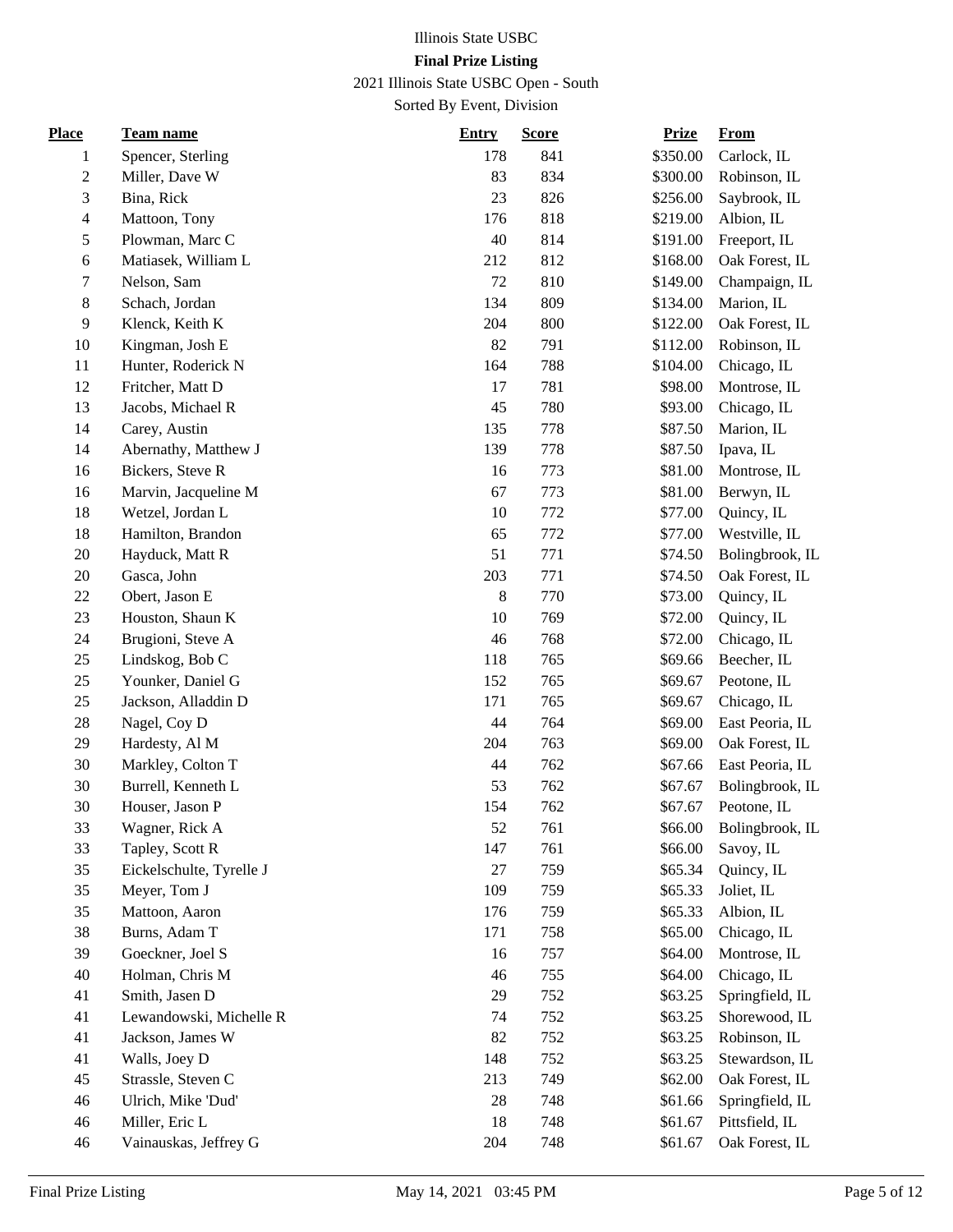2021 Illinois State USBC Open - South

| 49 | Milholland, Austin S    | 65     | 747 | \$61.00 | Westville, IL        |
|----|-------------------------|--------|-----|---------|----------------------|
| 50 | Anderson, Kyle J        | 203    | 746 | \$61.00 | Oak Forest, IL       |
| 51 | Nelson, Bobby           | 22     | 744 | \$60.00 | New Lenox, IL        |
| 51 | Broadwell, Jesse        | 61     | 744 | \$60.00 | Keokuk, IA           |
| 51 | Richter, Tammy A        | 211    | 744 | \$60.00 | Oak Forest, IL       |
| 54 | Sutton, Kyle D          | 24     | 743 | \$58.75 | Saybrook, IL         |
| 54 | Kalaytowicz, William S  | 46     | 743 | \$58.75 | Chicago, IL          |
| 54 | Skowronski, Michael J   | 52     | 743 | \$58.75 | Bolingbrook, IL      |
| 54 | Cox, Kayla L            | 161    | 743 | \$58.75 | Kankakee, IL         |
| 58 | Stone, Laura K          | 111    | 742 | \$58.00 | Heyworth, IL         |
| 58 | Miller, Debra K         | 179    | 742 | \$58.00 | Carlock, IL          |
| 60 | Nagle, Lucas J          | 99     | 741 | \$57.00 | Taylorville, IL      |
| 60 | Houda, Thomas R         | 192    | 741 | \$57.00 | Oak Forest, IL       |
| 62 | Nell, Brandon J         | 42     | 740 | \$57.00 | Pekin, IL            |
| 63 | Jones, Jason E          | 112    | 739 | \$55.66 | Heyworth, IL         |
| 63 | Martinez, Eric          | 69     | 739 | \$55.67 | Berwyn, IL           |
| 63 | Figlewicz, Jeff A       | 194    | 739 | \$55.67 | Oak Forest, IL       |
| 66 | Bartlett, David D       | 96     | 738 | \$55.00 | Decatur, IL          |
| 66 | Redmon, Jeremy J        | 212    | 738 | \$55.00 | Oak Forest, IL       |
| 68 | Honts, Lynn E           | $27\,$ | 736 | \$53.75 | Quincy, IL           |
| 68 | Bolt, David W           | 145    | 736 | \$53.75 | Decatur, IL          |
| 68 | Burlingame, Cynthia L   | 152    | 736 | \$53.75 | Peotone, IL          |
| 68 | Giannecchini, Anthony A | 189    | 736 | \$53.75 | Carpentersville, IL  |
| 72 | Mesnard, Byron D        | 16     | 735 | \$53.00 | Montrose, IL         |
| 72 | Williams, Marcus J      | 167    | 735 | \$53.00 | Chicago, IL          |
| 74 | Mayfield, Lane E        | 24     | 734 | \$52.00 | Saybrook, IL         |
| 75 | Wagner, Brian A         | 52     | 733 | \$51.66 | Bolingbrook, IL      |
| 75 | Bailey, Austin P        | 131    | 733 | \$51.67 | Springfield, IL      |
| 75 | Harris, Tiawan C        | 174    | 733 | \$51.67 | Chicago, IL          |
| 78 | Herald, Kurt R          | 24     | 731 | \$50.66 | Saybrook, IL         |
| 78 | Zelinko, Timothy E      | 91     | 731 | \$50.67 | Robinson, IL         |
| 78 | Gomolka, Elaine F       | 198    | 731 | \$50.67 | Oak Forest, IL       |
| 81 | Simmons, Chase A        | 38     | 729 | \$49.66 | Freeport, IL         |
| 81 | Dial, Tommy J           | 98     | 729 | \$49.67 | Taylorville, IL      |
| 81 | Aardsma, Danielle M     | 123    | 729 | \$49.67 | Tinley Park, IL      |
| 84 | Webb, Ron L             | 14     | 728 | \$48.66 | Montrose, IL         |
| 84 | Linn, Scott             | 108    | 728 | \$48.67 | Joliet, IL           |
| 84 | Curless, Daniel         | 160    | 728 | \$48.67 | Germantown Hills, IL |
| 87 | Simmons, Anthony J      | 193    | 727 | \$48.00 | Oak Forest, IL       |
| 87 | Carmody, James A        | 200    | 727 | \$48.00 | Oak Forest, IL       |
| 89 | Wells, Michael          | 98     | 726 | \$47.00 | Taylorville, IL      |
| 90 | Hundley, Daniel L       | 25     | 725 | \$47.00 | Oswego, IL           |
| 91 | Allen, Garrett J        | 33     | 724 | \$46.50 | Princeton, IL        |
| 91 | Chiappetta, Michael     | 218    | 724 | \$46.50 | Oak Forest, IL       |
| 93 | Gaines, Walter E        | 93     | 723 | \$45.66 | Dyer, IN             |
| 93 | Barney, Camille E       | 165    | 723 | \$45.67 | Chicago, IL          |
| 93 | Krause, Dean A          | 193    | 723 | \$45.67 | Oak Forest, IL       |
| 96 | Sollenberger, Rob A     | 43     | 722 | \$44.66 | East Peoria, IL      |
| 96 | Kost, Brian N           | 138    | 722 | \$44.67 | Vermont, IL          |
|    |                         |        |     |         |                      |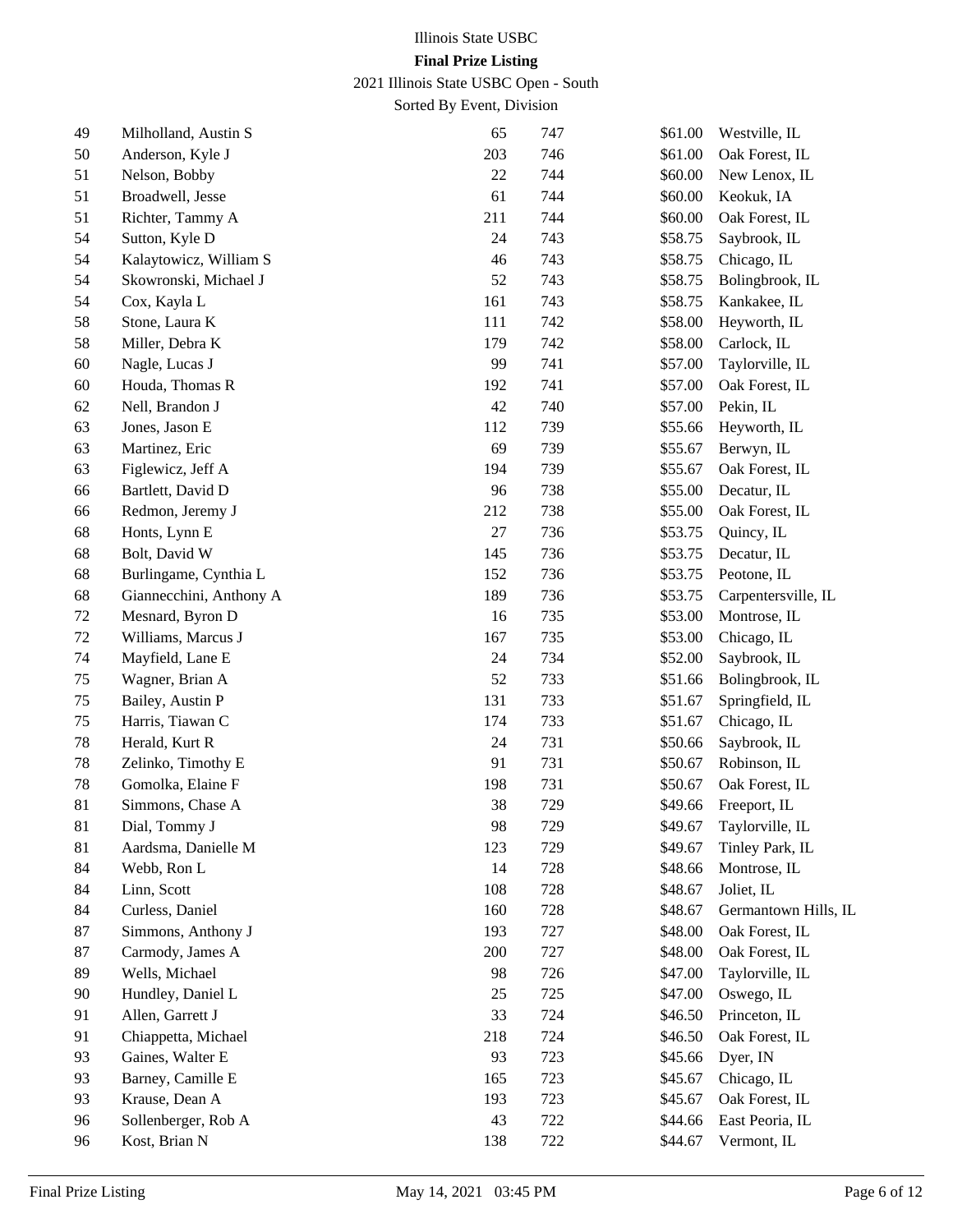2021 Illinois State USBC Open - South

| 96      | Frey, Timothy R     | 145          | 722 | \$44.67 | Decatur, IL      |
|---------|---------------------|--------------|-----|---------|------------------|
| 99      | Fairless, Joseph W  | 51           | 721 | \$43.50 | Bolingbrook, IL  |
| 99      | Mercer, Brian W     | 138          | 721 | \$43.50 | Vermont, IL      |
| 101     | Malewski, Dawn M    | 210          | 719 | \$43.00 | Oak Forest, IL   |
| $102\,$ | Kindig, Derck J     | 98           | 717 | \$43.00 | Taylorville, IL  |
| 103     | Webb, Austin J      | 14           | 716 | \$42.00 | Montrose, IL     |
| 103     | Christman, Darin L  | 70           | 716 | \$42.00 | Bloomington, IL  |
| 103     | Wallace, Leon H     | 174          | 716 | \$42.00 | Chicago, IL      |
| 106     | Sims, Aurthur J     | 37           | 715 | \$40.75 | Freeport, IL     |
| 106     | Vice, Curtis L      | 62           | 715 | \$40.75 | Westville, IL    |
| 106     | Grant, Antonio      | 155          | 715 | \$40.75 | Chicago, IL      |
| 106     | Beauchamp, Bryan E  | 177          | 715 | \$40.75 | Albion, IL       |
| 110     | O'Connor, Patrick J | 26           | 713 | \$39.50 | Oswego, IL       |
| 110     | Will, Brenae        | 148          | 713 | \$39.50 | Stewardson, IL   |
| 110     | Bigeck, Ronald T    | 66           | 713 | \$39.50 | Berwyn, IL       |
| 110     | Audi, Kevin S       | 178          | 713 | \$39.50 | Carlock, IL      |
| 114     | Murphy, Lori K      | 38           | 712 | \$38.34 | Freeport, IL     |
| 114     | Seferovic, Mark E   | 153          | 712 | \$38.33 | Peotone, IL      |
| 114     | Perry, Micky L      | 176          | 712 | \$38.33 | Albion, IL       |
| 117     | Wolff, Ken E        | $\mathbf{1}$ | 711 | \$37.25 | Rockford, IL     |
| 117     | Ritz, Justin P      | 74           | 711 | \$37.25 | Shorewood, IL    |
| 117     | McWethy, Michael L  | 110          | 711 | \$37.25 | Heyworth, IL     |
| 117     | Gray, Tom W         | 128          | 711 | \$37.25 | Plainfield, IL   |
| 121     | Gaddis, Jim L       | 26           | 710 | \$36.00 | Oswego, IL       |
| 121     | Rodriguez, Carlos   | $72\,$       | 710 | \$36.00 | Champaign, IL    |
| 121     | Kirby, Jason L      | 211          | 710 | \$36.00 | Oak Forest, IL   |
| 124     | Picha, Jeff L       | 40           | 709 | \$34.28 | Freeport, IL     |
| 124     | O'Sullivan, Rich J  | 52           | 709 | \$34.28 | Bolingbrook, IL  |
| 124     | Ferguson, Cydrial   | 128          | 709 | \$34.28 | Plainfield, IL   |
| 124     | Horgan, Alan G      | 121          | 709 | \$34.29 | Tinley Park, IL  |
| 124     | Hankins, Chad W     | 147          | 709 | \$34.29 | Savoy, IL        |
| 124     | Bean, Kyle D        | 150          | 709 | \$34.29 | Mount Vernon, IL |
| 124     | Christman, Doris A  | 174          | 709 | \$34.29 | Chicago, IL      |
| 131     | Dague, John V       | 22           | 708 | \$32.50 | New Lenox, IL    |
| 131     | Saldecki, Joshua P  | 40           | 708 | \$32.50 | Freeport, IL     |
| 131     | Jones, Philip T     | 75           | 708 | \$32.50 | Shorewood, IL    |
| 131     | Leader, John W      | 154          | 708 | \$32.50 | Peotone, IL      |
| 135     | Thomas, Myrick      | 51           | 707 | \$31.50 | Bolingbrook, IL  |
| 135     | Wurmnest, Eric B    | 113          | 707 | \$31.50 | Heyworth, IL     |
| 137     | Luna, Carl A        | 106          | 706 | \$30.34 | Joliet, IL       |
| 137     | Miller, Andrew R    | 181          | 706 | \$30.33 | Effingham, IL    |
| 137     | Dole, Mike A        | 203          | 706 | \$30.33 | Oak Forest, IL   |
| 140     | Czerniak, Joey B    | 111          | 705 | \$29.34 | Heyworth, IL     |
| 140     | DuBose, Mark A      | 68           | 705 | \$29.33 | Berwyn, IL       |
| 140     | Kersey, Jeffrey S   | 213          | 705 | \$29.33 | Oak Forest, IL   |
| 143     | Martin, Jennifer A  | 86           | 704 | \$28.25 | Robinson, IL     |
| 143     | Outman, George T    | 94           | 704 | \$28.25 | Orland Hills, IL |
| 143     | Fix, J. Randall     | 144          | 704 | \$28.25 | Springfield, IL  |
| 143     | McGraw, Robert M    | 150          | 704 | \$28.25 | Mount Vernon, IL |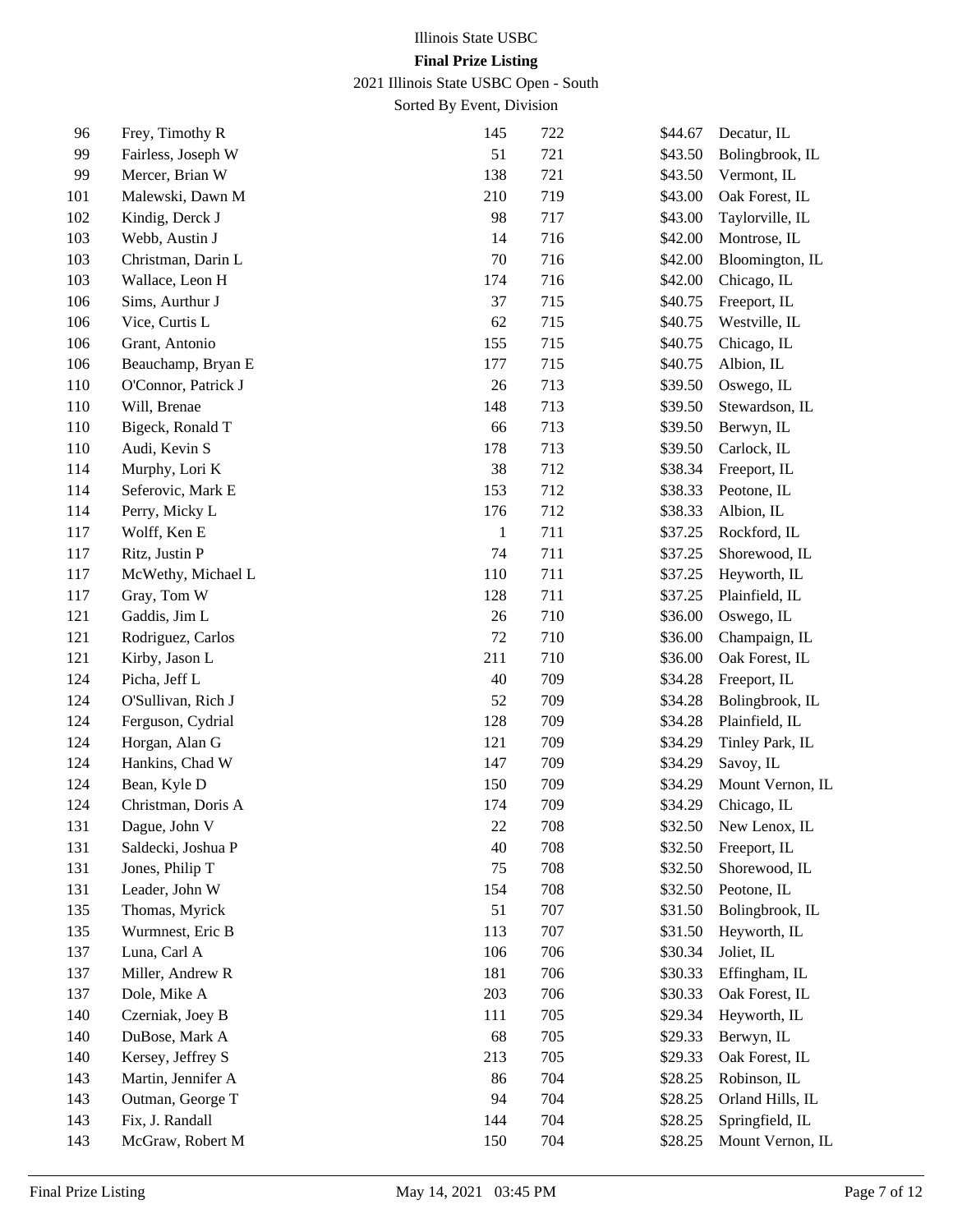2021 Illinois State USBC Open - South

Sorted By Event, Division

| 147 | Fox, Jesse M                                      | 55  | 703 | \$27.00 | Kankakee, IL    |
|-----|---------------------------------------------------|-----|-----|---------|-----------------|
| 148 | Yowell, Jeff L                                    | 11  | 702 | \$26.50 | Quincy, IL      |
| 148 | Endress, Brandon J                                | 40  | 702 | \$26.50 | Freeport, IL    |
| 148 | Deal, Hunter W                                    | 84  | 702 | \$26.50 | Robinson, IL    |
| 148 | Mullins, Eric R                                   | 141 | 702 | \$26.50 | Springfield, IL |
| 152 | Utterback, Jim R                                  | 13  | 701 | \$9.50  | Quincy, IL      |
| 152 | Strebin, Troy A                                   | 64  | 701 | \$9.50  | Westville, IL   |
| 152 | Goeing, Jean                                      | 119 | 701 | \$9.50  | Beecher, IL     |
| 152 | Sales, Clifford C                                 | 123 | 701 | \$9.50  | Tinley Park, IL |
| 152 | Dreyer, James L                                   | 80  | 701 | \$9.50  | Streamwood, IL  |
| 152 | Anthony, Karen                                    | 164 | 701 | \$9.50  | Chicago, IL     |
| 152 | Medon, Jennifer                                   | 207 | 701 | \$9.50  | Oak Forest, IL  |
| 152 | Riedl, Tina M                                     | 210 | 701 | \$9.50  | Oak Forest, IL  |
| .   | .<br>$\wedge$ $\wedge$ $\wedge$ $\wedge$ $\wedge$ |     |     |         |                 |

Total prizes awarded in this division: \$9,280.00

#### **SINGLES, Singles Scratch, Scratch**

| <b>Place</b>   | <b>Team name</b>        | <b>Entry</b> | <b>Score</b> | <b>Prize</b> | <b>From</b>         |
|----------------|-------------------------|--------------|--------------|--------------|---------------------|
| $\mathbf{1}$   | Matiasek, William L     | 212          | 799          | \$75.00      | Oak Forest, IL      |
| $\mathbf{2}$   | Jacobs, Michael R       | 45           | 778          | \$65.00      | Chicago, IL         |
| 3              | Tapley, Scott R         | 147          | 761          | \$62.00      | Savoy, IL           |
| $\overline{4}$ | Burns, Adam T           | 171          | 758          | \$58.00      | Chicago, IL         |
| 5              | Klenck, Keith K         | 204          | 755          | \$55.00      | Oak Forest, IL      |
| 6              | Brugioni, Steve A       | 46           | 747          | \$53.00      | Chicago, IL         |
| 7              | Anderson, Kyle J        | 203          | 746          | \$51.00      | Oak Forest, IL      |
| $8\,$          | Gasca, John             | 203          | 742          | \$49.00      | Oak Forest, IL      |
| 9              | Houser, Jason P         | 154          | 738          | \$47.00      | Peotone, IL         |
| 10             | Skowronski, Michael J   | 52           | 733          | \$45.00      | Bolingbrook, IL     |
| 10             | Bailey, Austin P        | 131          | 733          | \$45.00      | Springfield, IL     |
| 12             | Vainauskas, Jeffrey G   | 204          | 730          | \$42.00      | Oak Forest, IL      |
| 13             | Hayduck, Matt R         | 51           | 728          | \$41.00      | Bolingbrook, IL     |
| 14             | Wagner, Rick A          | 52           | 726          | \$39.50      | Bolingbrook, IL     |
| 14             | Bolt, David W           | 145          | 726          | \$39.50      | Decatur, IL         |
| 16             | Redmon, Jeremy J        | 212          | 725          | \$38.00      | Oak Forest, IL      |
| 17             | Frey, Timothy R         | 145          | 722          | \$38.00      | Decatur, IL         |
| 18             | Holman, Chris M         | 46           | 718          | \$36.00      | Chicago, IL         |
| 19             | Kindig, Derck J         | 98           | 717          | \$35.00      | Taylorville, IL     |
| 20             | Hamilton, Brandon       | 65           | 716          | \$35.00      | Westville, IL       |
| 21             | Jones, Jason E          | 112          | 715          | \$33.00      | Heyworth, IL        |
| 22             | McWethy, Michael L      | 110          | 711          | \$32.50      | Heyworth, IL        |
| 22             | Carey, Austin           | 135          | 711          | \$32.50      | Marion, IL          |
| 24             | Bartlett, David D       | 96           | 709          | \$31.50      | Decatur, IL         |
| 24             | Hankins, Chad W         | 147          | 709          | \$31.50      | Savoy, IL           |
| 26             | Dole, Mike A            | 203          | 706          | \$30.00      | Oak Forest, IL      |
| 27             | Giannecchini, Anthony A | 189          | 704          | \$30.00      | Carpentersville, IL |
| 28             | Broadwell, Jesse        | 61           | 701          | \$29.00      | Keokuk, IA          |
| 29             | Mullins, Eric R         | 141          | 700          | \$29.00      | Springfield, IL     |
| 30             | Nelson, Bobby           | 22           | 699          | \$27.50      | New Lenox, IL       |
| 30             | Richter, Tammy A        | 211          | 699          | \$27.50      | Oak Forest, IL      |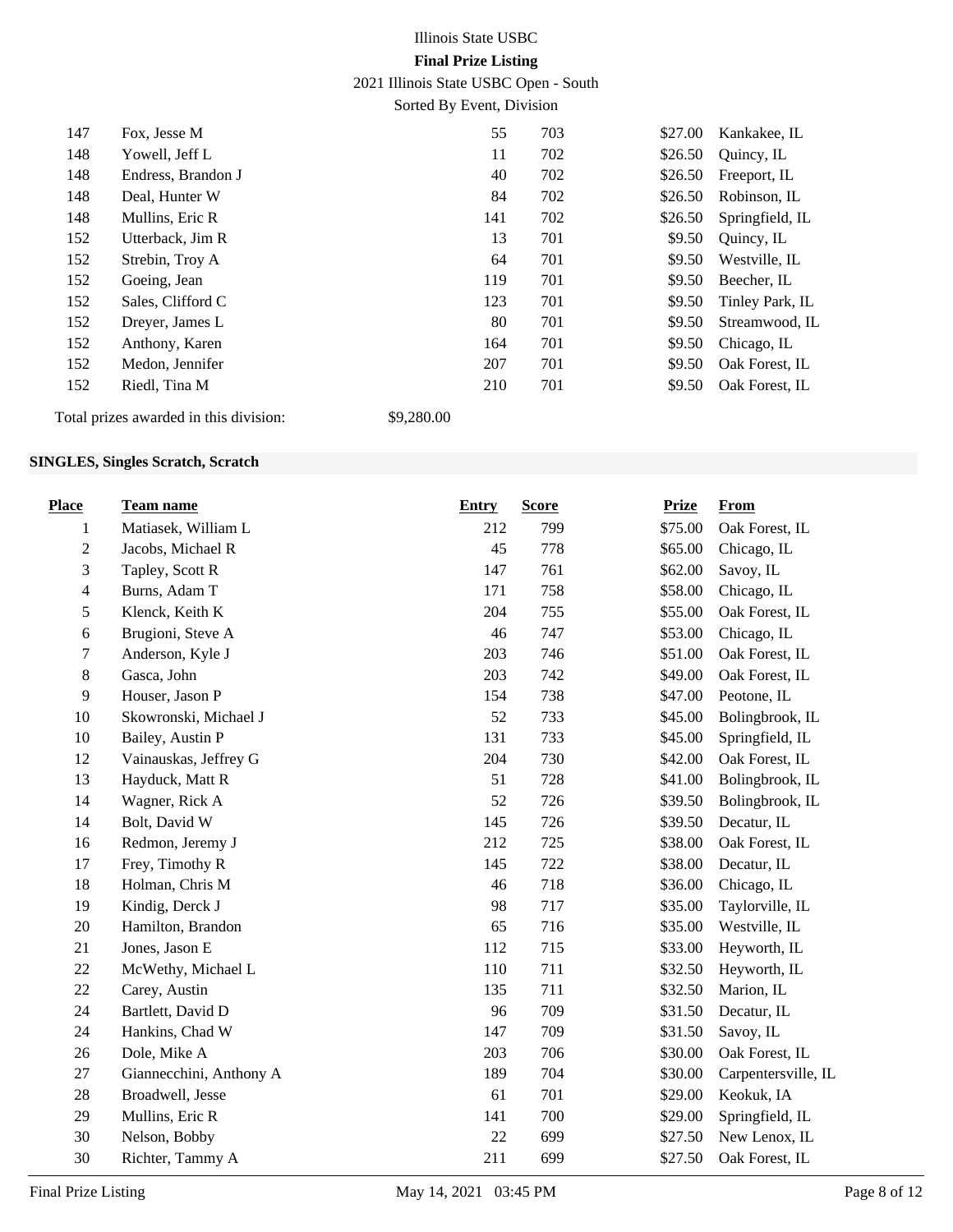2021 Illinois State USBC Open - South

Sorted By Event, Division

| 33<br>Hardesty, Al M<br>204<br>688<br>Oak Forest, IL<br>\$25.00<br>34<br>Fox, Jesse M<br>55<br>687<br>\$25.00<br>Kankakee, IL<br>52<br>35<br>Wagner, Brian A<br>685<br>\$24.00<br>Bolingbrook, IL<br>35<br>Figlewicz, Jeff A<br>194<br>\$24.00<br>685<br>Oak Forest, IL<br>37<br>Bickers, Steve R<br>16<br>684<br>\$23.00<br>Montrose, IL<br>38<br>Outman, George T<br>94<br>683<br>Orland Hills, IL<br>\$22.00<br>38<br>683<br>Schach, Jordan<br>134<br>\$22.00<br>Marion, IL<br>38<br>Krause, Dean A<br>193<br>683<br>\$22.00<br>Oak Forest, IL<br>Obert, Jason E<br>41<br>$8\,$<br>681<br>\$21.00<br>Quincy, IL<br>O'Sullivan, Rich J<br>52<br>680<br>Bolingbrook, IL<br>42<br>\$20.00<br>43<br>Webb, Austin J<br>14<br>679<br>\$19.50<br>Montrose, IL<br>43<br>145<br>Decatur, IL<br>Covington, Richard L<br>679<br>\$19.50<br>45<br>Grigg, Jeremy M<br>149<br>\$18.50<br>Springfield, IL<br>678<br>45<br>Audi, Kevin S<br>178<br>678<br>\$18.50<br>Carlock, IL<br>Simmons, Michael F<br>56<br>47<br>677<br>\$17.00<br>Kankakee, IL<br>91<br>677<br>47<br>Zelinko, Timothy E<br>\$17.00<br>Robinson, IL<br>55<br>Jamieson, Michael W<br>49<br>676<br>\$16.00<br>Kankakee, IL<br>213<br>49<br>Kersey, Jeffrey S<br>676<br>\$16.00<br>Oak Forest, IL<br>Walker, Dane L<br>211<br>673<br>Oak Forest, IL<br>51<br>\$15.00<br>52<br>Tousignant, Ryan T<br>55<br>670<br>\$15.00<br>Kankakee, IL<br>53<br>Larsen, Larry E<br>96<br>\$13.50<br>Decatur, IL<br>669<br>53<br>Ray, Christopher D<br>98<br>\$13.50<br>669<br>Taylorville, IL<br>159<br>55<br>Sapp, Derek S<br>668<br>\$12.34<br>55<br>Kubisak, Aaron R<br>Oak Forest, IL<br>193<br>668<br>\$12.33<br>197<br>55<br>Strache, Scott L<br>668<br>\$12.33<br>Oak Forest, IL<br>58<br>Trumpey, Kenneth B<br>206<br>Oak Forest, IL<br>667<br>\$11.00<br>59<br>Furry, Billy D<br>90<br>\$7.00<br>Robinson, IL<br>666<br>59<br>Shinall, Daniel L<br>124<br>\$7.00<br>666<br>59<br>Gray, Tom W<br>128<br>\$7.00<br>Plainfield, IL<br>666<br>Total prizes awarded in this division:<br>\$1,805.00 | Heyworth, IL           |
|------------------------------------------------------------------------------------------------------------------------------------------------------------------------------------------------------------------------------------------------------------------------------------------------------------------------------------------------------------------------------------------------------------------------------------------------------------------------------------------------------------------------------------------------------------------------------------------------------------------------------------------------------------------------------------------------------------------------------------------------------------------------------------------------------------------------------------------------------------------------------------------------------------------------------------------------------------------------------------------------------------------------------------------------------------------------------------------------------------------------------------------------------------------------------------------------------------------------------------------------------------------------------------------------------------------------------------------------------------------------------------------------------------------------------------------------------------------------------------------------------------------------------------------------------------------------------------------------------------------------------------------------------------------------------------------------------------------------------------------------------------------------------------------------------------------------------------------------------------------------------------------------------------------------------------------------------------------------------------------------------------------------------------------------|------------------------|
|                                                                                                                                                                                                                                                                                                                                                                                                                                                                                                                                                                                                                                                                                                                                                                                                                                                                                                                                                                                                                                                                                                                                                                                                                                                                                                                                                                                                                                                                                                                                                                                                                                                                                                                                                                                                                                                                                                                                                                                                                                                |                        |
|                                                                                                                                                                                                                                                                                                                                                                                                                                                                                                                                                                                                                                                                                                                                                                                                                                                                                                                                                                                                                                                                                                                                                                                                                                                                                                                                                                                                                                                                                                                                                                                                                                                                                                                                                                                                                                                                                                                                                                                                                                                |                        |
|                                                                                                                                                                                                                                                                                                                                                                                                                                                                                                                                                                                                                                                                                                                                                                                                                                                                                                                                                                                                                                                                                                                                                                                                                                                                                                                                                                                                                                                                                                                                                                                                                                                                                                                                                                                                                                                                                                                                                                                                                                                |                        |
|                                                                                                                                                                                                                                                                                                                                                                                                                                                                                                                                                                                                                                                                                                                                                                                                                                                                                                                                                                                                                                                                                                                                                                                                                                                                                                                                                                                                                                                                                                                                                                                                                                                                                                                                                                                                                                                                                                                                                                                                                                                |                        |
|                                                                                                                                                                                                                                                                                                                                                                                                                                                                                                                                                                                                                                                                                                                                                                                                                                                                                                                                                                                                                                                                                                                                                                                                                                                                                                                                                                                                                                                                                                                                                                                                                                                                                                                                                                                                                                                                                                                                                                                                                                                |                        |
|                                                                                                                                                                                                                                                                                                                                                                                                                                                                                                                                                                                                                                                                                                                                                                                                                                                                                                                                                                                                                                                                                                                                                                                                                                                                                                                                                                                                                                                                                                                                                                                                                                                                                                                                                                                                                                                                                                                                                                                                                                                |                        |
|                                                                                                                                                                                                                                                                                                                                                                                                                                                                                                                                                                                                                                                                                                                                                                                                                                                                                                                                                                                                                                                                                                                                                                                                                                                                                                                                                                                                                                                                                                                                                                                                                                                                                                                                                                                                                                                                                                                                                                                                                                                |                        |
|                                                                                                                                                                                                                                                                                                                                                                                                                                                                                                                                                                                                                                                                                                                                                                                                                                                                                                                                                                                                                                                                                                                                                                                                                                                                                                                                                                                                                                                                                                                                                                                                                                                                                                                                                                                                                                                                                                                                                                                                                                                |                        |
|                                                                                                                                                                                                                                                                                                                                                                                                                                                                                                                                                                                                                                                                                                                                                                                                                                                                                                                                                                                                                                                                                                                                                                                                                                                                                                                                                                                                                                                                                                                                                                                                                                                                                                                                                                                                                                                                                                                                                                                                                                                |                        |
|                                                                                                                                                                                                                                                                                                                                                                                                                                                                                                                                                                                                                                                                                                                                                                                                                                                                                                                                                                                                                                                                                                                                                                                                                                                                                                                                                                                                                                                                                                                                                                                                                                                                                                                                                                                                                                                                                                                                                                                                                                                |                        |
|                                                                                                                                                                                                                                                                                                                                                                                                                                                                                                                                                                                                                                                                                                                                                                                                                                                                                                                                                                                                                                                                                                                                                                                                                                                                                                                                                                                                                                                                                                                                                                                                                                                                                                                                                                                                                                                                                                                                                                                                                                                |                        |
|                                                                                                                                                                                                                                                                                                                                                                                                                                                                                                                                                                                                                                                                                                                                                                                                                                                                                                                                                                                                                                                                                                                                                                                                                                                                                                                                                                                                                                                                                                                                                                                                                                                                                                                                                                                                                                                                                                                                                                                                                                                |                        |
|                                                                                                                                                                                                                                                                                                                                                                                                                                                                                                                                                                                                                                                                                                                                                                                                                                                                                                                                                                                                                                                                                                                                                                                                                                                                                                                                                                                                                                                                                                                                                                                                                                                                                                                                                                                                                                                                                                                                                                                                                                                |                        |
|                                                                                                                                                                                                                                                                                                                                                                                                                                                                                                                                                                                                                                                                                                                                                                                                                                                                                                                                                                                                                                                                                                                                                                                                                                                                                                                                                                                                                                                                                                                                                                                                                                                                                                                                                                                                                                                                                                                                                                                                                                                |                        |
|                                                                                                                                                                                                                                                                                                                                                                                                                                                                                                                                                                                                                                                                                                                                                                                                                                                                                                                                                                                                                                                                                                                                                                                                                                                                                                                                                                                                                                                                                                                                                                                                                                                                                                                                                                                                                                                                                                                                                                                                                                                |                        |
|                                                                                                                                                                                                                                                                                                                                                                                                                                                                                                                                                                                                                                                                                                                                                                                                                                                                                                                                                                                                                                                                                                                                                                                                                                                                                                                                                                                                                                                                                                                                                                                                                                                                                                                                                                                                                                                                                                                                                                                                                                                |                        |
|                                                                                                                                                                                                                                                                                                                                                                                                                                                                                                                                                                                                                                                                                                                                                                                                                                                                                                                                                                                                                                                                                                                                                                                                                                                                                                                                                                                                                                                                                                                                                                                                                                                                                                                                                                                                                                                                                                                                                                                                                                                |                        |
|                                                                                                                                                                                                                                                                                                                                                                                                                                                                                                                                                                                                                                                                                                                                                                                                                                                                                                                                                                                                                                                                                                                                                                                                                                                                                                                                                                                                                                                                                                                                                                                                                                                                                                                                                                                                                                                                                                                                                                                                                                                |                        |
|                                                                                                                                                                                                                                                                                                                                                                                                                                                                                                                                                                                                                                                                                                                                                                                                                                                                                                                                                                                                                                                                                                                                                                                                                                                                                                                                                                                                                                                                                                                                                                                                                                                                                                                                                                                                                                                                                                                                                                                                                                                |                        |
|                                                                                                                                                                                                                                                                                                                                                                                                                                                                                                                                                                                                                                                                                                                                                                                                                                                                                                                                                                                                                                                                                                                                                                                                                                                                                                                                                                                                                                                                                                                                                                                                                                                                                                                                                                                                                                                                                                                                                                                                                                                |                        |
|                                                                                                                                                                                                                                                                                                                                                                                                                                                                                                                                                                                                                                                                                                                                                                                                                                                                                                                                                                                                                                                                                                                                                                                                                                                                                                                                                                                                                                                                                                                                                                                                                                                                                                                                                                                                                                                                                                                                                                                                                                                |                        |
|                                                                                                                                                                                                                                                                                                                                                                                                                                                                                                                                                                                                                                                                                                                                                                                                                                                                                                                                                                                                                                                                                                                                                                                                                                                                                                                                                                                                                                                                                                                                                                                                                                                                                                                                                                                                                                                                                                                                                                                                                                                |                        |
|                                                                                                                                                                                                                                                                                                                                                                                                                                                                                                                                                                                                                                                                                                                                                                                                                                                                                                                                                                                                                                                                                                                                                                                                                                                                                                                                                                                                                                                                                                                                                                                                                                                                                                                                                                                                                                                                                                                                                                                                                                                | Arlington Heights, IL  |
|                                                                                                                                                                                                                                                                                                                                                                                                                                                                                                                                                                                                                                                                                                                                                                                                                                                                                                                                                                                                                                                                                                                                                                                                                                                                                                                                                                                                                                                                                                                                                                                                                                                                                                                                                                                                                                                                                                                                                                                                                                                |                        |
|                                                                                                                                                                                                                                                                                                                                                                                                                                                                                                                                                                                                                                                                                                                                                                                                                                                                                                                                                                                                                                                                                                                                                                                                                                                                                                                                                                                                                                                                                                                                                                                                                                                                                                                                                                                                                                                                                                                                                                                                                                                |                        |
|                                                                                                                                                                                                                                                                                                                                                                                                                                                                                                                                                                                                                                                                                                                                                                                                                                                                                                                                                                                                                                                                                                                                                                                                                                                                                                                                                                                                                                                                                                                                                                                                                                                                                                                                                                                                                                                                                                                                                                                                                                                |                        |
|                                                                                                                                                                                                                                                                                                                                                                                                                                                                                                                                                                                                                                                                                                                                                                                                                                                                                                                                                                                                                                                                                                                                                                                                                                                                                                                                                                                                                                                                                                                                                                                                                                                                                                                                                                                                                                                                                                                                                                                                                                                |                        |
|                                                                                                                                                                                                                                                                                                                                                                                                                                                                                                                                                                                                                                                                                                                                                                                                                                                                                                                                                                                                                                                                                                                                                                                                                                                                                                                                                                                                                                                                                                                                                                                                                                                                                                                                                                                                                                                                                                                                                                                                                                                | <b>BARTONVILLE, IL</b> |
|                                                                                                                                                                                                                                                                                                                                                                                                                                                                                                                                                                                                                                                                                                                                                                                                                                                                                                                                                                                                                                                                                                                                                                                                                                                                                                                                                                                                                                                                                                                                                                                                                                                                                                                                                                                                                                                                                                                                                                                                                                                |                        |
|                                                                                                                                                                                                                                                                                                                                                                                                                                                                                                                                                                                                                                                                                                                                                                                                                                                                                                                                                                                                                                                                                                                                                                                                                                                                                                                                                                                                                                                                                                                                                                                                                                                                                                                                                                                                                                                                                                                                                                                                                                                |                        |
| Total prizes awarded in this event:<br>\$11,085.00                                                                                                                                                                                                                                                                                                                                                                                                                                                                                                                                                                                                                                                                                                                                                                                                                                                                                                                                                                                                                                                                                                                                                                                                                                                                                                                                                                                                                                                                                                                                                                                                                                                                                                                                                                                                                                                                                                                                                                                             |                        |

## **ALL EVENTS, All Events Handicap, Handicapped**

| <b>Place</b> | <b>Team name</b>    | <b>Entry</b> | <b>Score</b> | Prize    | <b>From</b>    |
|--------------|---------------------|--------------|--------------|----------|----------------|
| Τ.           | Carey, Austin       | 135          | 2,424        | \$200.00 | Marion, IL     |
| 2            | Jackson, James W    | 83           | 2,404        | \$175.00 | Robinson, IL   |
| 3            | Spencer, Sterling   | 178          | 2,351        | \$163.00 | Carlock, IL    |
| 4            | Schach, Jordan      | 134          | 2,344        | \$152.00 | Marion, IL     |
| 5            | Hardesty, Al M      | 204          | 2,330        | \$142.00 | Oak Forest, IL |
| 6            | Fritcher, Matt D    | 17           | 2,320        | \$132.00 | Montrose, IL   |
| 7            | Kingman, Josh E     | 82           | 2,316        | \$124.00 | Robinson, IL   |
| 8            | Miller, Dave W      | 83           | 2,290        | \$116.00 | Robinson, IL   |
| 9            | Wetzel, Jordan L    | 10           | 2,286        | \$108.00 | Quincy, IL     |
| 10           | Matiasek, William L | 212          | 2,284        | \$102.00 | Oak Forest, IL |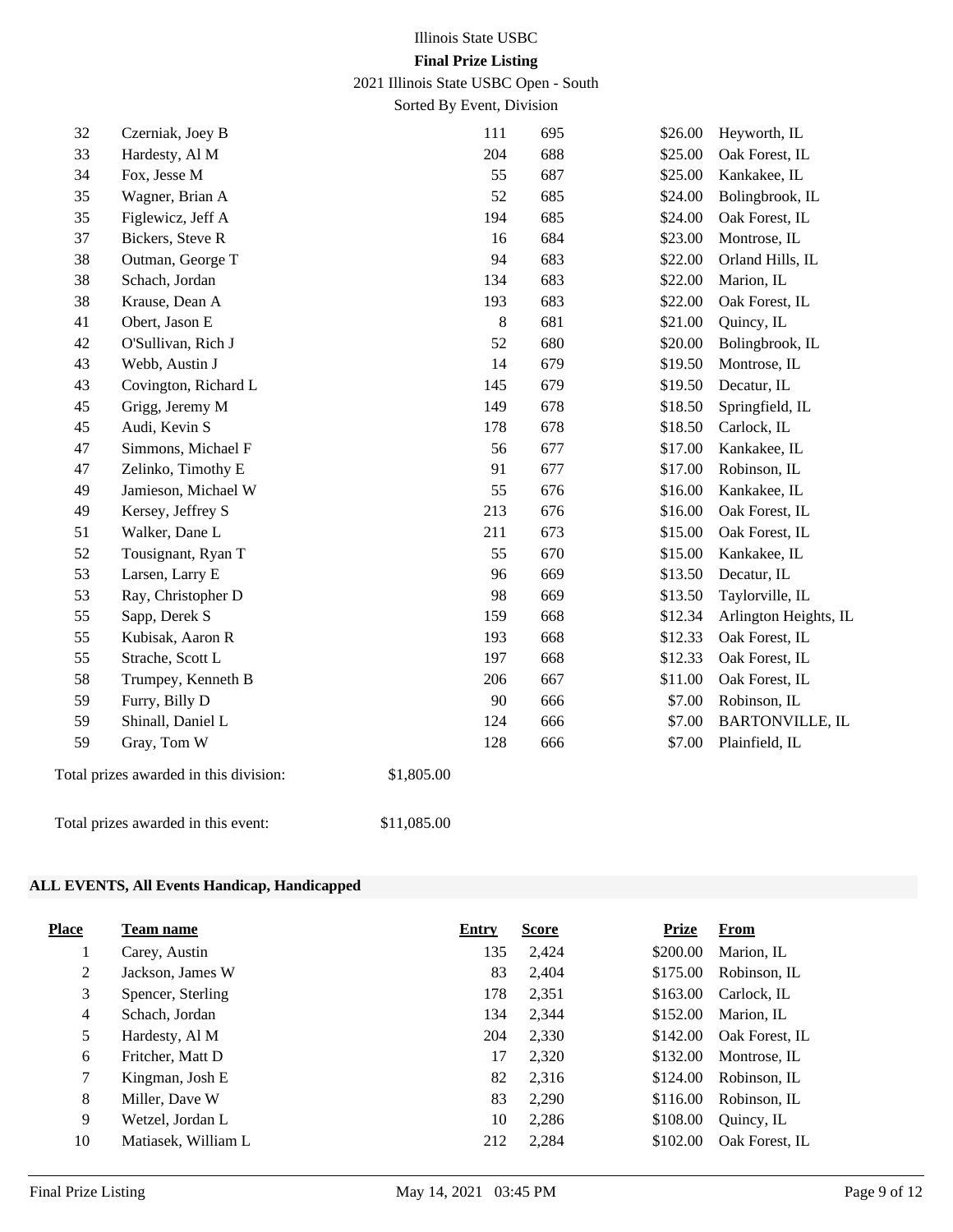2021 Illinois State USBC Open - South

| 11 | Damon, Kyle             | 192 | 2,271 | \$96.00 | Oak Forest, IL       |
|----|-------------------------|-----|-------|---------|----------------------|
| 12 | Milholland, Austin S    | 65  | 2,260 | \$90.00 | Westville, IL        |
| 13 | Nagle, Lucas J          | 99  | 2,259 | \$85.00 | Taylorville, IL      |
| 14 | Vice, Curtis L          | 63  | 2,248 | \$80.00 | Westville, IL        |
| 15 | Bickers, Steve R        | 17  | 2,247 | \$76.00 | Montrose, IL         |
| 16 | Horozinski, Steve M     | 128 | 2,242 | \$71.00 | Plainfield, IL       |
| 17 | Houser, Jason P         | 154 | 2,241 | \$68.00 | Peotone, IL          |
| 18 | Bina, Rick              | 24  | 2,240 | \$64.00 | Saybrook, IL         |
| 19 | McCabe, Kurt E          | 8   | 2,239 | \$61.00 | Quincy, IL           |
| 20 | Mattoon, Tony           | 176 | 2,238 | \$58.00 | Albion, IL           |
| 21 | Hamilton, Brandon       | 65  | 2,236 | \$56.00 | Westville, IL        |
| 22 | Deal, Hunter W          | 84  | 2,225 | \$53.00 | Robinson, IL         |
| 23 | Camp, Derek             | 30  | 2,224 | \$50.00 | Princeton, IL        |
| 23 | Farris, Randall L       | 82  | 2,224 | \$50.00 | Robinson, IL         |
| 25 | Mattoon, Aaron          | 176 | 2,218 | \$47.00 | Albion, IL           |
| 26 | Martinez, Eric          | 69  | 2,217 | \$44.50 | Berwyn, IL           |
| 26 | Bartlett, David D       | 96  | 2,217 | \$44.50 | Decatur, IL          |
| 28 | Meinert, Joshua L       | 37  | 2,215 | \$42.00 | Freeport, IL         |
| 29 | Hundley, Daniel L       | 25  | 2,213 | \$40.00 | Oswego, IL           |
| 29 | Lewandowski, Michelle R | 74  | 2,213 | \$40.00 | Shorewood, IL        |
| 31 | Rodriguez, Carlos       | 72  | 2,210 | \$38.00 | Champaign, IL        |
| 32 | Winner, Mark D          | 5   | 2,205 | \$37.00 | Pittsfield, IL       |
| 33 | Klenck, Keith K         | 204 | 2,204 | \$36.00 | Oak Forest, IL       |
| 34 | Curless, Daniel         | 160 | 2,191 | \$35.00 | Germantown Hills, IL |
| 35 | Burns, Adam T           | 171 | 2,186 | \$35.00 | Chicago, IL          |
| 36 | Plowman, Marc C         | 40  | 2,183 | \$34.00 | Freeport, IL         |
| 37 | Richter, Tammy A        | 211 | 2,177 | \$33.00 | Oak Forest, IL       |
| 38 | Redmon, Jeremy J        | 212 | 2,175 | \$32.00 | Oak Forest, IL       |
| 39 | Burrell, Kenneth L      | 53  | 2,173 | \$31.50 | Bolingbrook, IL      |
| 39 | Kirby, Jason L          | 211 | 2,173 | \$31.50 | Oak Forest, IL       |
| 41 | Simmons, Anthony J      | 193 | 2,171 | \$31.00 | Oak Forest, IL       |
| 42 | Honts, Lynn E           | 27  | 2,170 | \$30.00 | Quincy, IL           |
| 43 | Bober, Paul R           | 46  | 2,166 | \$30.00 | Chicago, IL          |
| 44 | Beauchamp, Bryan E      | 177 | 2,165 | \$29.00 | Albion, IL           |
| 45 | Herald, Kurt R          | 24  | 2,164 | \$29.00 | Saybrook, IL         |
| 45 | Sutton, Kyle D          | 24  | 2,164 | \$29.00 | Saybrook, IL         |
| 47 | Mercer, Adam M          | 138 | 2,162 | \$29.00 | Vermont, IL          |
| 48 | Bolt, David W           | 145 | 2,155 | \$28.00 | Decatur, IL          |
| 49 | Zelinko, Timothy E      | 91  | 2,153 | \$28.00 | Robinson, IL         |
| 49 | Perry, Micky L          | 176 | 2,153 | \$28.00 | Albion, IL           |
| 51 | Anderson, Kyle J        | 203 | 2,152 | \$27.00 | Oak Forest, IL       |
| 52 | Jones, Philip T         | 75  | 2,151 | \$27.00 | Shorewood, IL        |
| 52 | Gasca, John             | 204 | 2,151 | \$27.00 | Oak Forest, IL       |
| 54 | Simmons, Chase A        | 38  | 2,148 | \$27.00 | Freeport, IL         |
| 54 | Bisaillon, Steve M      | 56  | 2,148 | \$27.00 | Kankakee, IL         |
| 56 | Nanos, Matthew S        | 56  | 2,146 | \$27.00 | Kankakee, IL         |
| 57 | Lawson, Kaitlyn M       | 50  | 2,145 | \$26.50 | Steger, IL           |
| 57 | Gayhart, Wade A         | 212 | 2,145 | \$26.50 | Oak Forest, IL       |
| 59 | Kalaytowicz, William S  | 46  | 2,144 | \$26.00 | Chicago, IL          |
|    |                         |     |       |         |                      |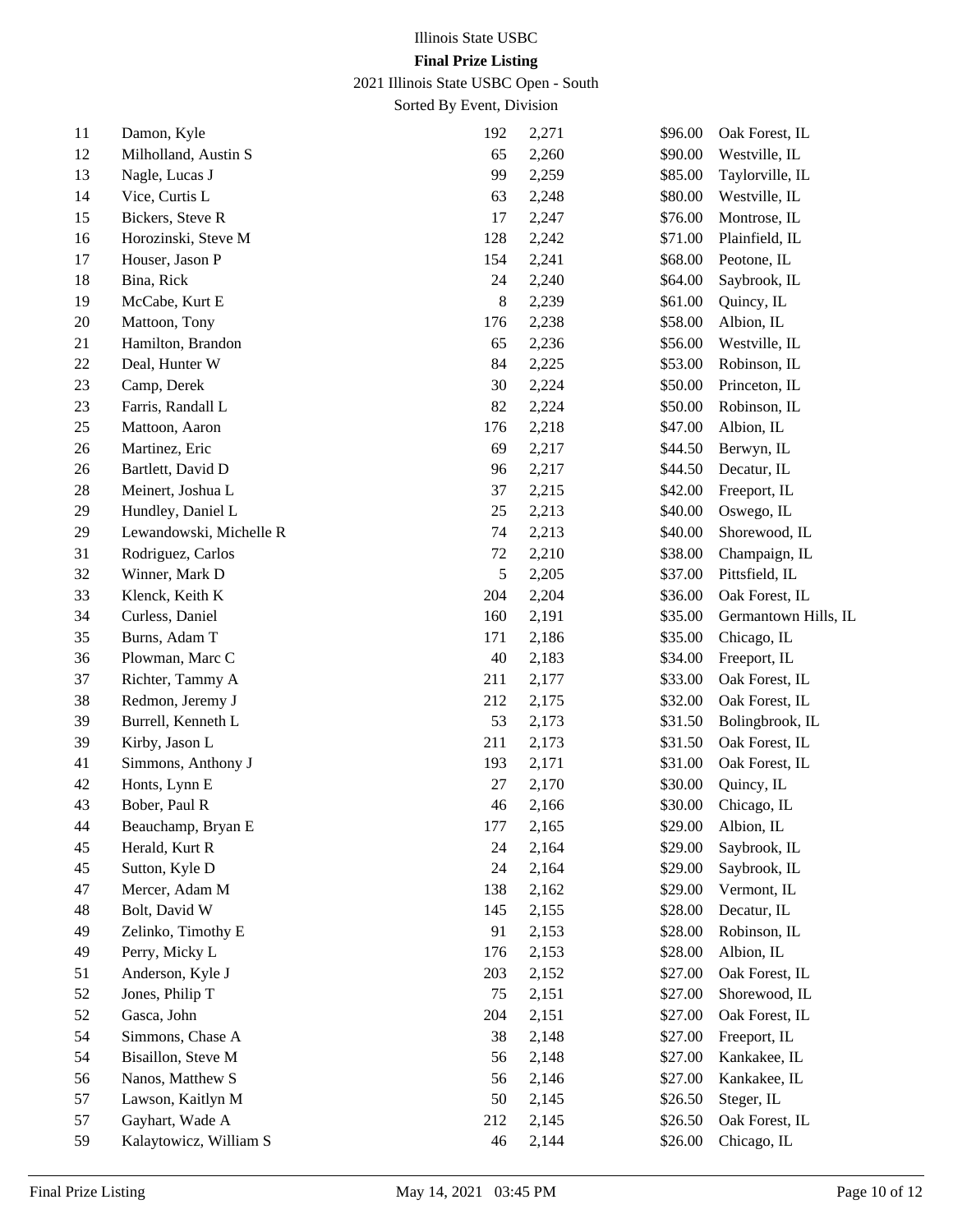2021 Illinois State USBC Open - South

Sorted By Event, Division

| 59 | Nelson, Sam                                                                                                                       | 72  | 2,144 | \$26.00 | Champaign, IL   |
|----|-----------------------------------------------------------------------------------------------------------------------------------|-----|-------|---------|-----------------|
| 61 | Marvin, Jacqueline M                                                                                                              | 67  | 2,143 | \$26.00 | Berwyn, IL      |
| 62 | Sims, Aurthur J                                                                                                                   | 37  | 2,140 | \$26.00 | Freeport, IL    |
| 63 | Aardsma, Danielle M                                                                                                               | 123 | 2,138 | \$26.00 | Tinley Park, IL |
| 64 | Jones, Jason E                                                                                                                    | 112 | 2,136 | \$26.00 | Heyworth, IL    |
| 65 | Davis, Brian K                                                                                                                    | 6   | 2,134 | \$26.00 | PEORIA, IL      |
| 66 | Badger, Mark                                                                                                                      | 75  | 2,132 | \$26.00 | Shorewood, IL   |
| 67 | Abernathy, Matthew J                                                                                                              | 139 | 2,131 | \$26.00 | Ipava, IL       |
| 67 | Medrano, Ambrosio                                                                                                                 | 145 | 2,131 | \$26.00 | Decatur, IL     |
| 69 | Covington, Richard L                                                                                                              | 145 | 2,130 | \$26.00 | Decatur, IL     |
| 70 | Yowell, Jeff L                                                                                                                    | 11  | 2,126 | \$26.00 | Quincy, IL      |
| 70 | Rybak, Stephen D                                                                                                                  | 21  | 2,126 | \$26.00 | New Lenox, IL   |
| 70 | Krause, Dean A                                                                                                                    | 193 | 2,126 | \$26.00 | Oak Forest, IL  |
| 73 | Wells, Shawn                                                                                                                      | 101 | 2,124 | \$26.00 | Taylorville, IL |
| 74 | Houda, Thomas R                                                                                                                   | 192 | 2,123 | \$26.00 | Oak Forest, IL  |
| 75 | Abernathy, Brandon                                                                                                                | 139 | 2,120 | \$25.00 | Ipava, IL       |
| 76 | Brugioni, Steve A                                                                                                                 | 46  | 2,118 | \$25.00 | Chicago, IL     |
| 77 | Hankins, Chad W                                                                                                                   | 147 | 2,116 | \$25.00 | Savoy, IL       |
| 78 | Sales, Clifford C                                                                                                                 | 123 | 2,115 | \$25.00 | Tinley Park, IL |
| 79 | Mesnard, Byron D                                                                                                                  | 16  | 2,113 | \$25.00 | Montrose, IL    |
| 80 | Allen, Garrett J                                                                                                                  | 33  | 2,112 | \$16.66 | Princeton, IL   |
| 80 | Robinson, Raymond C                                                                                                               | 162 | 2,112 | \$16.67 | Chicago, IL     |
| 80 | Walker, Dane L                                                                                                                    | 212 | 2,112 | \$16.67 | Oak Forest, IL  |
|    | $\mathbf{a}$ , $\mathbf{a}$ , $\mathbf{a}$ , $\mathbf{a}$ , $\mathbf{a}$ , $\mathbf{a}$ , $\mathbf{a}$ , $\mathbf{a}$<br>0.107000 |     |       |         |                 |

Total prizes awarded in this division: \$4,070.00

#### **ALL EVENTS, All Events Scratch, Scratch**

| <b>Place</b>   | <b>Team name</b>     | <b>Entry</b> | <b>Score</b> | <b>Prize</b> | <b>From</b>           |
|----------------|----------------------|--------------|--------------|--------------|-----------------------|
| 1              | Matiasek, William L  | 212          | 2,245        | \$200.00     | Oak Forest, IL        |
| 2              | Damon, Kyle          | 192          | 2,232        | \$150.00     | Oak Forest, IL        |
| 3              | Carey, Austin        | 135          | 2,223        | \$116.00     | Marion, IL            |
| $\overline{4}$ | Burns, Adam T        | 171          | 2,186        | \$95.00      | Chicago, IL           |
| 5              | Houser, Jason P      | 154          | 2,169        | \$80.00      | Peotone, IL           |
| 6              | Anderson, Kyle J     | 203          | 2,152        | \$71.00      | Oak Forest, IL        |
| 7              | Gayhart, Wade A      | 212          | 2,145        | \$63.00      | Oak Forest, IL        |
| 8              | Redmon, Jeremy J     | 212          | 2,136        | \$60.00      | Oak Forest, IL        |
| 9              | Bartlett, David D    | 96           | 2,130        | \$54.00      | Decatur, IL           |
| $\overline{9}$ | Covington, Richard L | 145          | 2,130        | \$54.00      | Decatur, IL           |
| 11             | Bolt, David W        | 145          | 2,125        | \$50.00      | Decatur, IL           |
| 12             | Hankins, Chad W      | 147          | 2,116        | \$49.00      | Savoy, IL             |
| 13             | Hardesty, Al M       | 204          | 2,105        | \$47.00      | Oak Forest, IL        |
| 14             | Struck, Raymond J    | 192          | 2,101        | \$46.00      | Oak Forest, IL        |
| 15             | Mullins, Eric R      | 141          | 2,074        | \$43.00      | Springfield, IL       |
| 16             | Bober, Paul R        | 46           | 2,070        | \$42.00      | Chicago, IL           |
| 17             | Tapley, Scott R      | 147          | 2,069        | \$39.50      | Savoy, IL             |
| 17             | Klenck, Keith K      | 204          | 2,069        | \$39.50      | Oak Forest, IL        |
| 19             | Hamilton, Brandon    | 65           | 2,068        | \$36.50      | Westville, IL         |
| 19             | Sapp, Derek S        | 159          | 2,068        | \$36.50      | Arlington Heights, IL |
| 21             | Jones, Jason E       | 112          | 2,064        | \$33.50      | Heyworth, IL          |